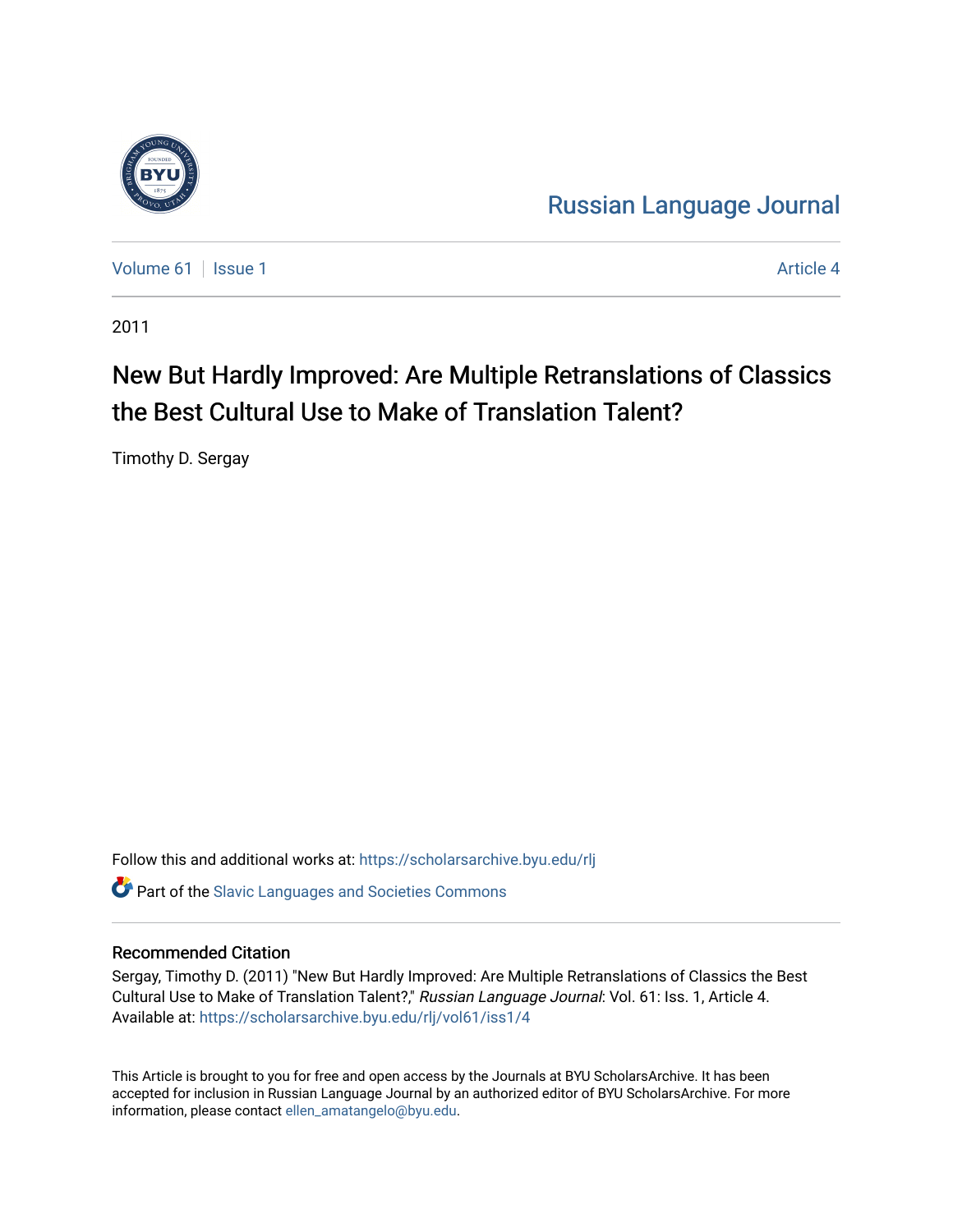## **New But Hardly Improved: Are Multiple Retranslations of Classics the Best Cultural Use to Make of Translation Talent?**

## *Timothy D. Sergay*

The notion of *audio remastering* seems to inform the way literary "consumers" conceive of retranslations of classic works today.1 This is almost certainly because the two operations—remastering and retranslation—are such natural cousins. Retranslation seems to imply, at the very least, continuous improvement of the literary product in the target language, that is, the elimination of earlier translators' errors in construing the source text and the ever more adequate recreation of the original author's stylistics. How close this seems to the idea of "cleaning up" an audio signal, improving the "signal‐to‐noise ratio," enhancing *fidelity*—this critical term, along with *loss,* is common to translation and audio engineering. Surely the literary source text is comparable to an original "master tape"; surely retranslations deliver a "reproduction" that has been restored to the closest possible conformity to that "master." (I set aside for now the question of whether translations, however adequate semantically, simply *age* and require periodic refreshing or updating—a Homer, a Dante, a Proust "for *our* generation" and so on.) When shopping for a new copy of a familiar recording, how naturally we favor the most recent repackaging of that recording, which is inevitably labeled as "remastered."

When shopping for a translation of a classic, when selecting a translation to adopt for literature survey courses, how naturally we do the same: we presume that the latest published versions represent an improvement in fidelity over their predecessors. Surely that is how they are marketed: not as creatively "revoiced," alternative interpretations or performances, which is how a few aficionados and scholars may view

<sup>1</sup> The present article is based on a talk presented at the 48th Annual Southern Conference on Slavic Studies in Gainesville, Florida, on March 26, 2010. My thinking on the problem of retranslation has benefited from comments on that talk offered by Stephen Pearl, Anna Muza, Galina Rylkova, Alexander Burak, Anne Fisher, and Jonathan Brent.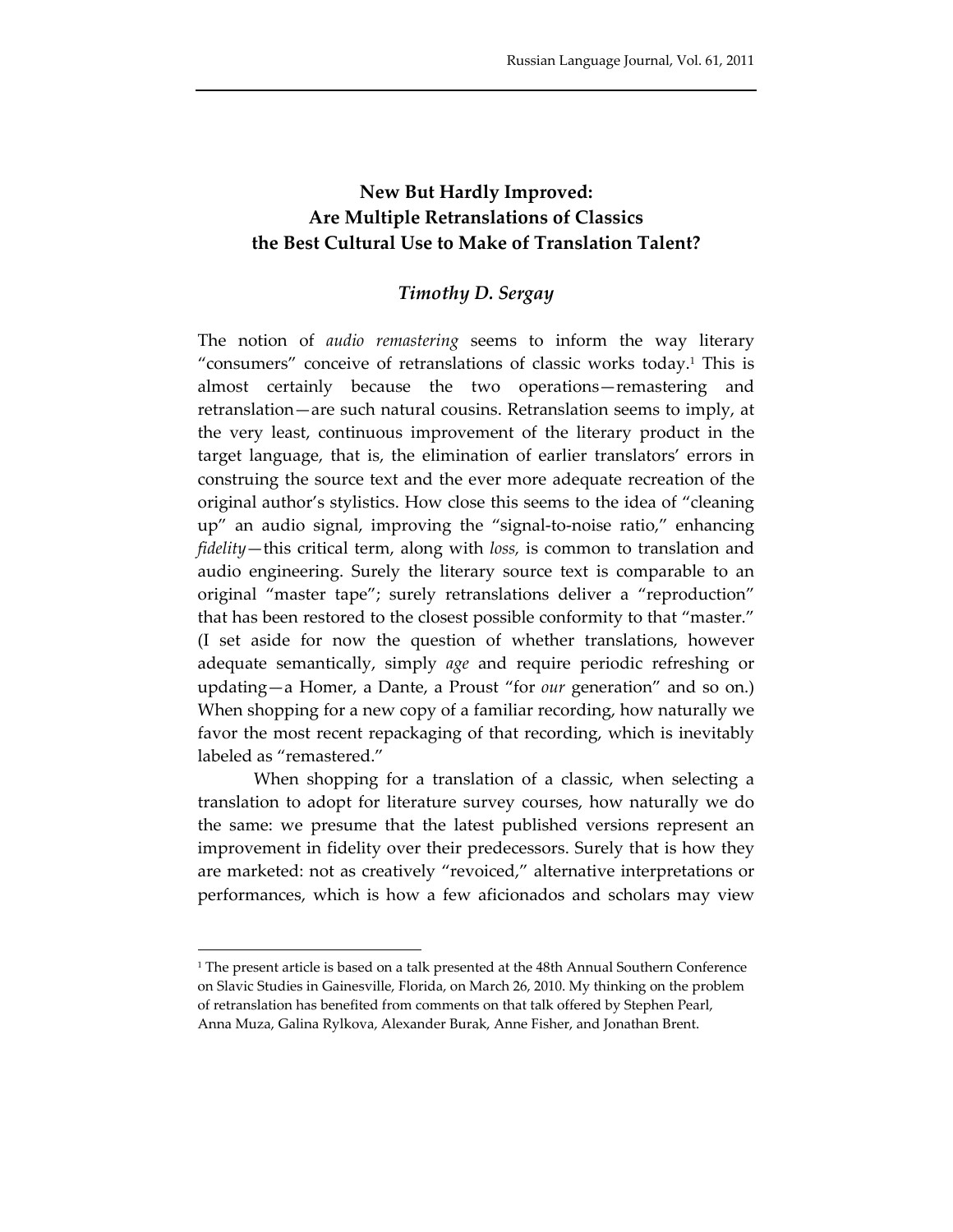them,2 but as *definitive* renderings, as the *supersession* of preceding versions, not your father's Dostoevsky, a Tolstoy we hardly suspected, a text more faithful to the idiosyncrasies and nuances of the original than has ever before appeared in English. Such rhetoric has been vital to the reviewing and marketing of retranslations of Russian classics by Richard Pevear and Larissa Volokhonsky since the publication of the team's *Brothers Karamazov* in 1990, but it is by no means limited to that singular industry.

But what if contemporary retranslations of familiar classics are not only proliferating and competing with one another for sales and attention; what if they are also riddled with their own unique patterns of denotative errors and stylistic lapses? What if the "signal" these new editions deliver is actually as noisy as ever, or even noisier than before, despite the effusive blurbs by critics and scholars on their back covers? What conclusions should we draw at various levels, from the literarycritical to the practical and economic?

Thanks mainly to the phenomenon of Pevear and Volokhonsky, it is possible to say (simplifying matters somewhat) that since 1990 we have been living in a second great cycle of translation of classical Russian literature into English. This current cycle is one of *retranslation* of a body of almost exclusively prose works first translated into English starting about a hundred years earlier by Constance Garnettt, Louise and Aylmer Maude, Isabelle Hapgood, Samuil Koteliansky, and Leonard and Virginia Woolf, among others. The first cycle was dominated quantitatively by Garnett; the current cycle is dominated by Pevear and Volokhonsky. The odds are now very good that the Russian prose

<sup>2</sup> See, e.g., Peter Constantine, Bradford Morrow, and William Weaver, eds., *Conjunctions: 38, Rejoicing Revoicing* (New York: Bard College, 2002). Reviewing the proliferation of English versions of Lermontov's *Hero of Our Time*, for example, Robert Reid proposed in 1986 that multiple translations of a single classic constitute a kind of aggregate work in a state of internal dialogue, a "corporate text." See Robert Reid, "The Critical Uses of Translation: Lermontov's *A Hero of Our Time*," *Essays in Poetics—The Journal of the British Neo‐Formalist School* (Sept. 1986), 11(2 ): 55‐90; discussed in George Hyde, "Nineteenth‐ Century Fiction," in Peter France, ed., *The Oxford Guide to Literature in English Translation* (Oxford and New York: Oxford University Press, 2000), 587‐88 (online at http://www.jrank.org/literature/pages/7241/Nineteenth‐Century‐Russian‐Fiction.html; (all URLs verified 17 May 2011). George Hyde remarks in this article that "many of the classic [i.e., early 20th‐century —*TDS*] translations are so impressive that later ones have little to add by way of accuracy, insight, or felicity (though there are, of course, some laughably bad ones)."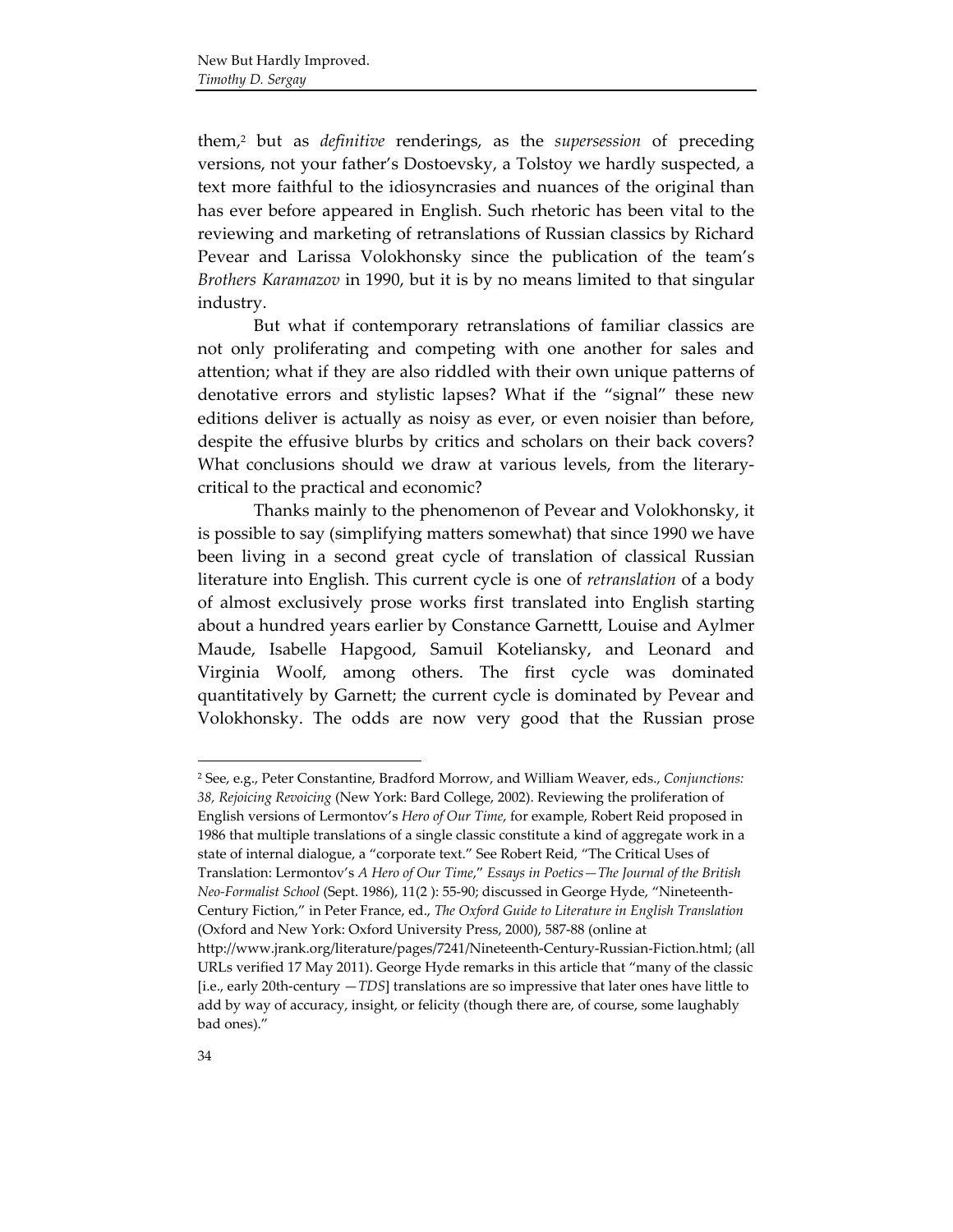classics assigned to anglophone students are being read in English translations created by Larissa Volokhonsky and revised by Richard Pevear.3 The current "P/V" cycle is even seen as a kind of belated but decisive correction of the Victorian "domesticating" distortions perpetrated by Garnett.4 It is a "counter‐Garnett" cycle that has retramped the grapes of the Russian nineteenth century and rolled forward into the twentieth all the way through Pasternak's *Doctor Zhivago,* which was released in its Pevear and Volokhonsky version from Pantheon in October 2010. The publisher's blurb on Amazon announced—suggesting, again, the familiar rhetoric of audio remastering—that the two translators "have restored the rhythms, tone, precision, and poetry of Pasternak's original, bringing this classic of world literature gloriously to life for a new generation of readers."

Whether Pevear and Volokhonsky quite deserve all the credit they have been given for *restoring* the "real" language and stylistics of the Russian authors they have retranslated into their frequently quizzical English has been questioned by a number of bilingually competent specialists, both native anglophones and native russophones.5 The

<sup>3</sup> Richard Pevear protests that "rumors of my ignorance of Russian are somewhat exaggerated" (http://readingroom.blogs.nytimes.com/2007/10/29/the-art-oftranslation/?apage=2#comments),

but the salient fact is that ferrying the Russian text across the language barrier *into* English remains Volokhonsky's responsibility, while rewriting the resulting text *within* English into its final published form remains Pevear's. Maintaining that it is Volokhonsky who translates while Pevear revises is a matter of terminological rectitude. Speaking just as strictly, Pasternak can be said to *translate* Goethe and Shakespeare, whose texts he was able to read without mediation, but in producing his translations of Baratashvili and Chikovani, he has "poeticized" interlinear translations of Georgian originals into Russian provided by others. Not being Russianists, Leonard and Virginia Woolf learned enough Russian to collaborate on seven translations from Russian for the Hogarth Press with Samuil Koteliansky. Koteliansky produced the initial non‐native‐English translations from his native Russian, just as Volokhonsky does today; the Woolfs revised these into publishable form in consultation with him. Yet Virginia Woolf wrote in 1932, "I scarcely like to claim that I 'translated' the Russian books credited to me. I merely revised the English of a version made by S. Koteliansky" (see John H. Willis, *Leonard and Virginia Woolf as Publishers: The Hogarth Press, 1917‐41* [Charlottesville, VA: University of Virginia Press, 1992], 83‐84).

<sup>4</sup> See David Remnick, "The Translation Wars," *The New Yorker,* 7 Nov. 2005, 98‐109. <sup>5</sup> See, e.g., Gary Saul Morson, "The Pevearsion of Russian Literature," *Commentary*, July/August 2010, 92‐98; Timothy D. Sergay, "On Glossism" and subsequent entries in a *New York Times* discussion, "The Art of Translation," 2‐8 Nov. 2007, at http://readingroom.blogs.nytimes.com/2007/10/29/the‐art‐of‐translation; Dmitry Buzadzhi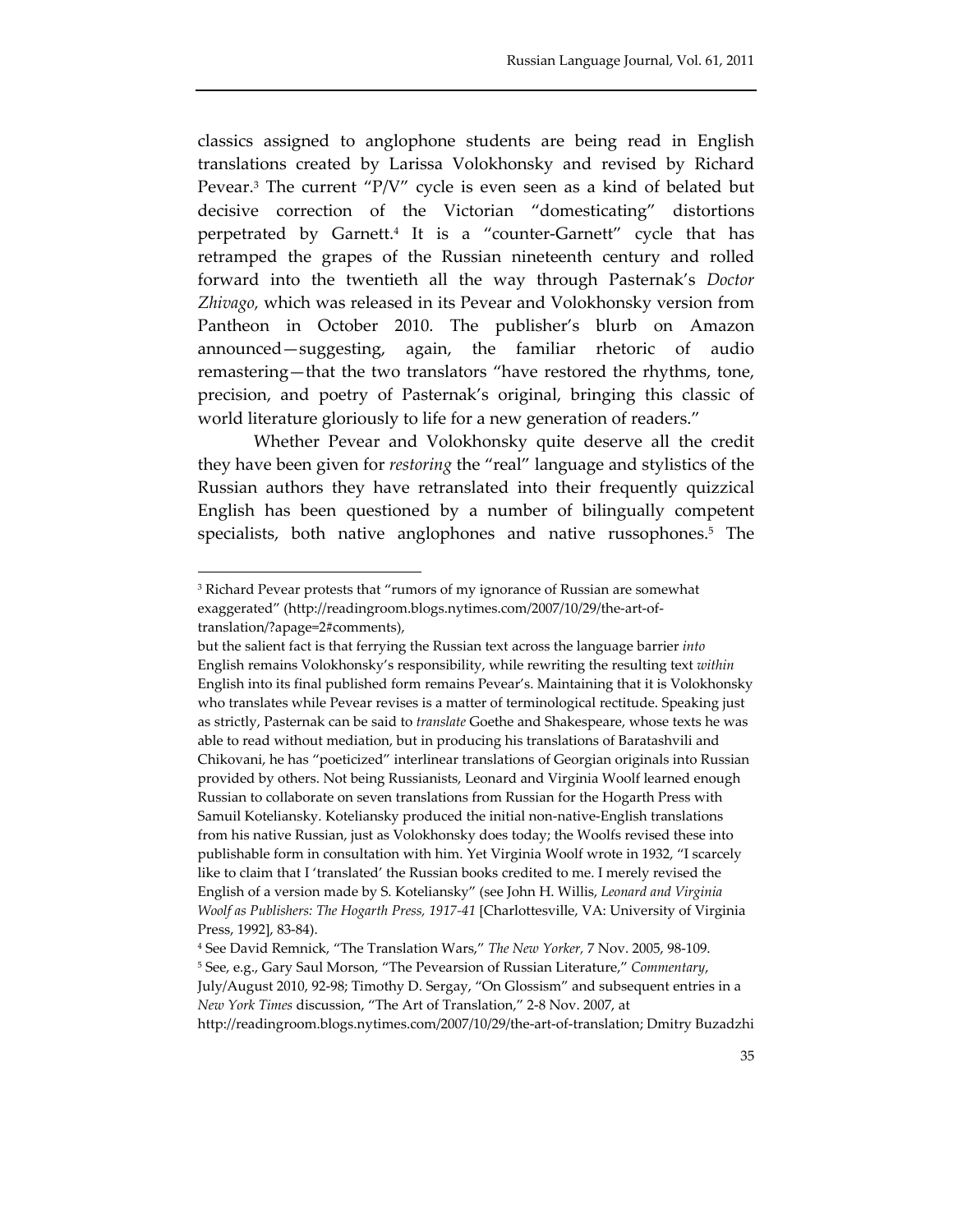present essay on the current "remastering" cycle of retranslations as a whole has been occasioned not by the P&V team's own output, but rather by the work of younger translators. I first began questioning the rhetoric and presumptions of this cycle when I examined the egregiously overrated *Norton Complete Babel* of 2002, for which most of Babel's oeuvre, even the *1920 Diary,* which had been published in an English translation by H.T. Willetts only five years earlier, was retranslated in breakneck haste by Peter Constantine.6 In this article, I turn to recent retranslations of Lermontov's *A Hero of Our Time,* one for The Modern Library (2004) by Marian Schwartz and another for Penguin Classics (2009) by a young translator, Natasha Randall. I concentrate on the newer translation by Randall, which is the second translation of this novel for the Penguin Classics series. The first, by Irwin Paul Foote, first published in 1966 and revised in 2001, is still in print and appears in Penguin's catalogues and websites alongside Randall's.7 In the space of an article, I can do no more than pose a cluster of questions on the state of English retranslation practices in an age of the authoritative "remastering" of Russian literature. Resolving these questions, if they even admit of resolution, will be a matter of discussion and debate, a matter of years.

and Sarah Gombert, "Transparent Sounds and Fury или С прозрачных звуков на чистую воду," 19 Oct. 2007, http://www.thinkaloud.ru/reviews/buz‐gom‐pevear.html; Michele Berdy and Viktor Lanchikov, "The Sweet Smell of Success? Russian Classics in the Translation of R. Pevear and L. Volokhonsky," first published in Russian in the translation journal *Mosty* № 1 (9), 2006, http://www.thinkaloud.ru/feature/berdy‐lan‐ PandV‐e.html; Catriona Kelly's review of the Penguin *Anna Karenina* in *Translation and Literature* (Autumn 2002), Vol. 11: 2, 283‐87; Robert Dessaix, "Anna Karenina…," *Lingua Franca* with Jill Kitson, 21 April 2001, transcript

http://www.abc.net.au/rn/arts/ling/stories/s280459.htm; Richard Lourie, "Raskolnikov Says the Darndest Things," *New York Times*, 16 April 1992.

<sup>6</sup> Timothy D. Sergay, "Isaac Babel's Life in English: The Norton *Complete Babel* Reconsidered," *Translation and Literature* Vol. 15, Part 2 (Autumn 2006), 238‐53. A much smaller collection of Constantine's Babel translations, re-edited by Gregory Freidin, was published in December 2009 as a Norton Critical Edition. However, not even the most surreal and indefensible of Constantine's mistranslations have been altered in the running text of the new book. Instead, they are in effect *refuted* in explanatory footnotes by Freidin that begin diplomatically "In the original…" (e.g., p. 150, nn. 1‐2.). Each such footnote leaves readers to puzzle over why the translation was left at such odds with the contents of "the original." This unsatisfying arrangement was presumably the result of negotiations with the translator and represented the best option obtainable.

<sup>7</sup> Randall's translation is blurbed with Ed Siegel's remark in *The Boston Globe* of 23 June 2009 ("smart, spirited new translation"). See http://ppi‐pwf.texterity.com/ppi/literature 2009/?pg=122#pg122.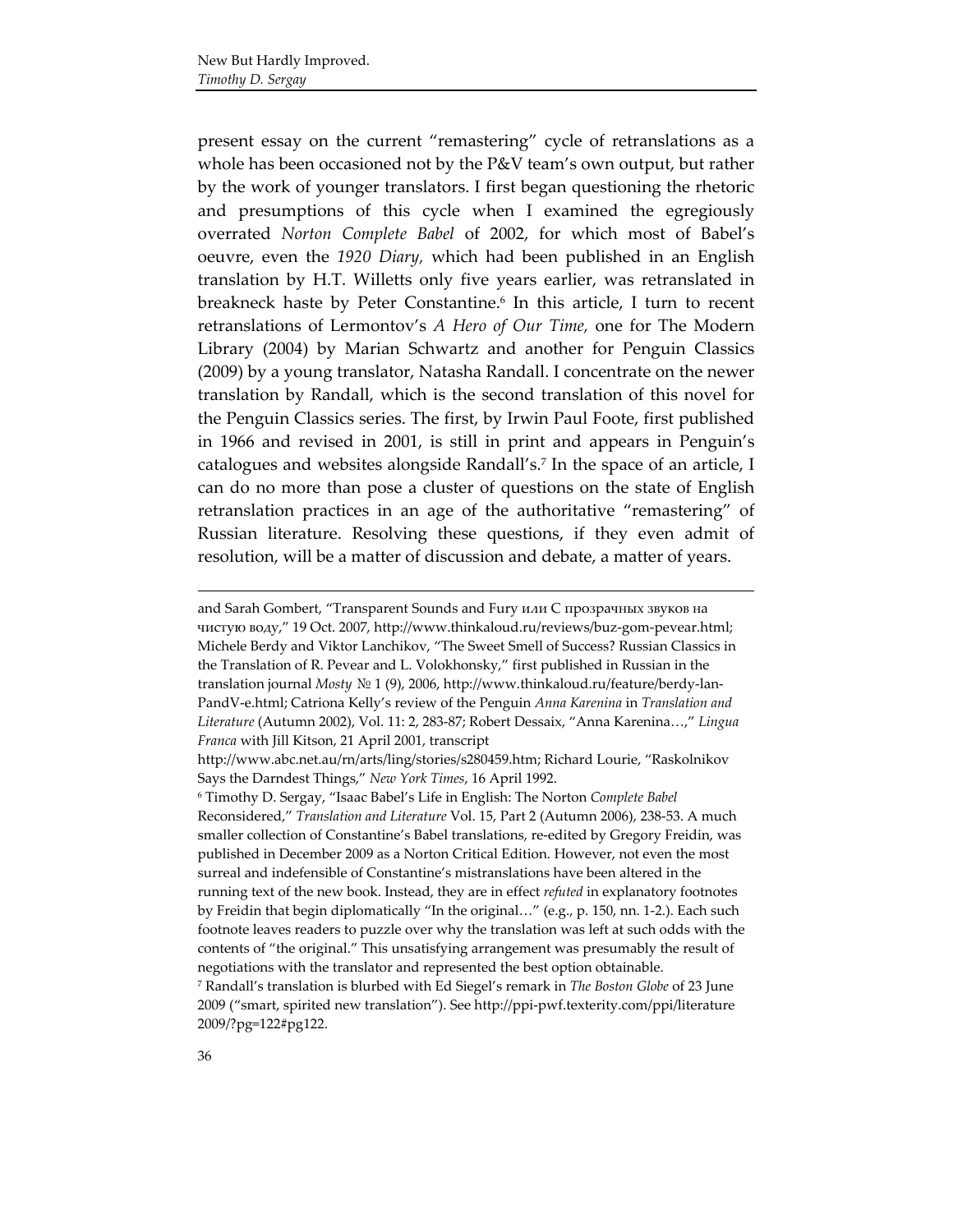Natasha Randall's new version of Lermontov's *A Hero of Our Time* has been praised by James Wood in the *London Review of Books.*

> Natasha Randall's English, in her new translation, has exactly the right degree of loose velocity—this sounds like someone taking notes, patching it together as he goes along and unable to make up his mind. (Nabokov's version, the best‐known older translation, is a bit more demure than Randall's, less savage.)8

Wood's remark on "exactly the right degree of loose velocity" seems to echo a remark in Randall's own introduction—a remark that seems dubious: "Lermontov's language is constantly moving—a motion that becomes clear to a translator only upon achieving enough pace to feel the momentum of his writing."9 One might conclude with dismay that Randall believed that translators cannot appreciate the distinctive "motion" of their source texts without keeping vague pace with it themselves, or worse, that the secret to achieving fluency or "momentum" in one's own text is to produce the work hastily. And yet in an interview, Randall made clear that her work on Lermontov was strenuous and protracted, involving at least a year of labor, several different desks, and no fewer than seven drafts, which she revised while studying enlargements of the Russian text pinned to the wall.<sup>10</sup> Haste was presumably not involved. How, then, has Randall fared linguistically and stylistically at the task of "enhancing fidelity," and more generally, how strictly should retranslations of frequently translated classics be judged?

*A Hero of Our Time* has been translated into English probably over a dozen times, including the famous translation of 1958 by Vladimir Nabokov and his son Dmitri, with extensive explication of difficult passages and lexicon. In my view, it follows axiomatically that an authoritatively packaged retranslation of this novel should have virtually *no errors at all* of elementary misunderstanding of the Russian text. The intercultural labor of *construing the sense of the text into English* has long since been done. The only artistic or intellectual justification for

<sup>8</sup> *LRB*, Vol. 32, No. 3, 11 Feb. 2010, 19‐21.

<sup>9</sup> Natasha Randall, "Introduction," in Mikhail Lermontov, *A Hero of Our Time,* trans. Natasha Randall (New York: Penguin, 2009), xxv.

<sup>10</sup> "Natasha Randall on Translating *A Hero of Our Time," NYFA Current*, 24 June 2009; http://www.nyfa.org/nyfa\_current\_detail.asp?id=17&fid=1&curid=777.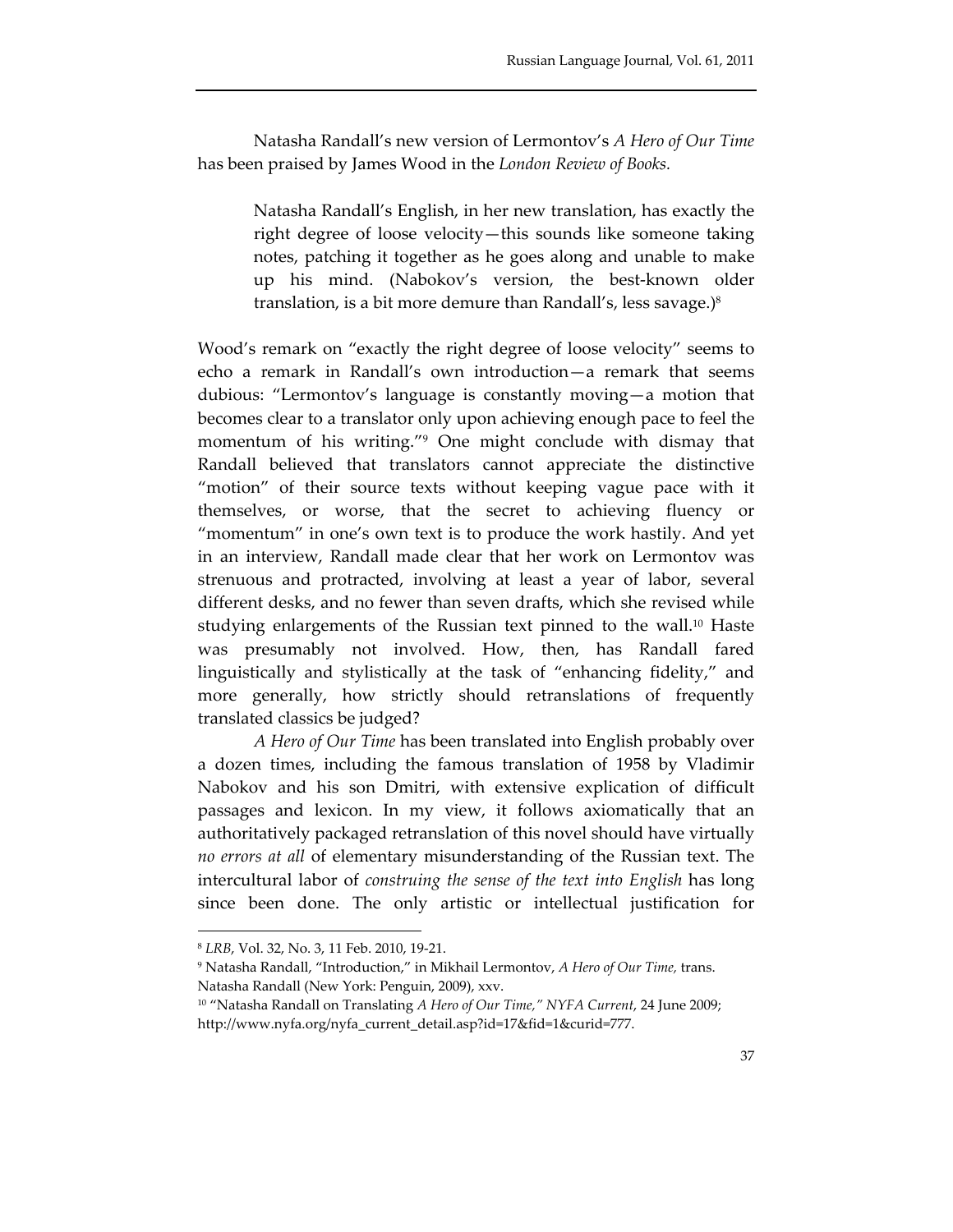undertaking yet another English translation of this classic is, presumably, to make stylistic improvements while scrupulously conserving everything that earlier translations have achieved semantically. And yet Natasha Randall's translation introduces many "original," unprecedented denotative errors that a glance at Nabokov or Foote should have prevented, and is at the same time stylistically uneven. In places, Randall's English is not only as ungainly as a slapdash managerial memo, it is even outlandishly ungrammatical. To a much lesser degree, the earlier retranslation of *Hero* by Marian Schwartz is marred by comparable linguistic faults, if not stylistic ones.

I must cite some particulars to support these claims, but first I must say a word about *interlinguistic scrutiny* in translation criticism. It has become common for both translators and their critics to reject anything that smacks of "*gotcha* criticism" as so much petty‐minded captiousness, smug pedantry, and "creativity envy." In a public exchange occasioned by the release of the P&V translation of *War and Peace* in December 2008, Richard Pevear told readers of the *New York Times* "Reading Room Blog," "Potshotting at words and phrases is one of the worst sorts of translation criticism. Anyone can do it, and the results in terms of understanding are minimal."11 What indeed could be more disagreeable than seizing on local verbal faults in a translation and blowing them out of all proportion, with tiresome appeals to dictionaries and grammars of the source language? The rejection of such fault‐finding allows us to focus on global effects, on tone, flow, "domestication" versus "foreignizing," the "visibility" or "invisibility" of the translator, on the distinctive *skopos* or brief of the translation, and other issues of strategy. It saves time and effort, too, since rigorous linguistic comparison against the source text is very labor‐intensive. But it also gives a free pass to fundamentally deficient translation. Captiousness is of course always objectionable, but in rejecting the ad hominem spirit of "gotcha," we risk abdicating the very dimension of translation criticism for which specialists in the source language are most responsible.

<sup>&</sup>lt;sup>11</sup> http://readingroom.blogs.nytimes.com/2007/10/29/the-art-of-translation/?apage=2# comments. Pevear's stance of rejecting in principle such "potshotting" by critics at individual lexical choices and yet inviting admiring attention to such choices in his own introductions and elsewhere is at the very least inconsistent. An example of the latter practice is P&V's discussion of why *zloi* in Dostoevsky's *Zapiski iz podpol'ia* is best translated as "wicked" rather than "spiteful" (foreword to *Notes from Underground* [NY: Vintage, 1993], xxii‐xxiii).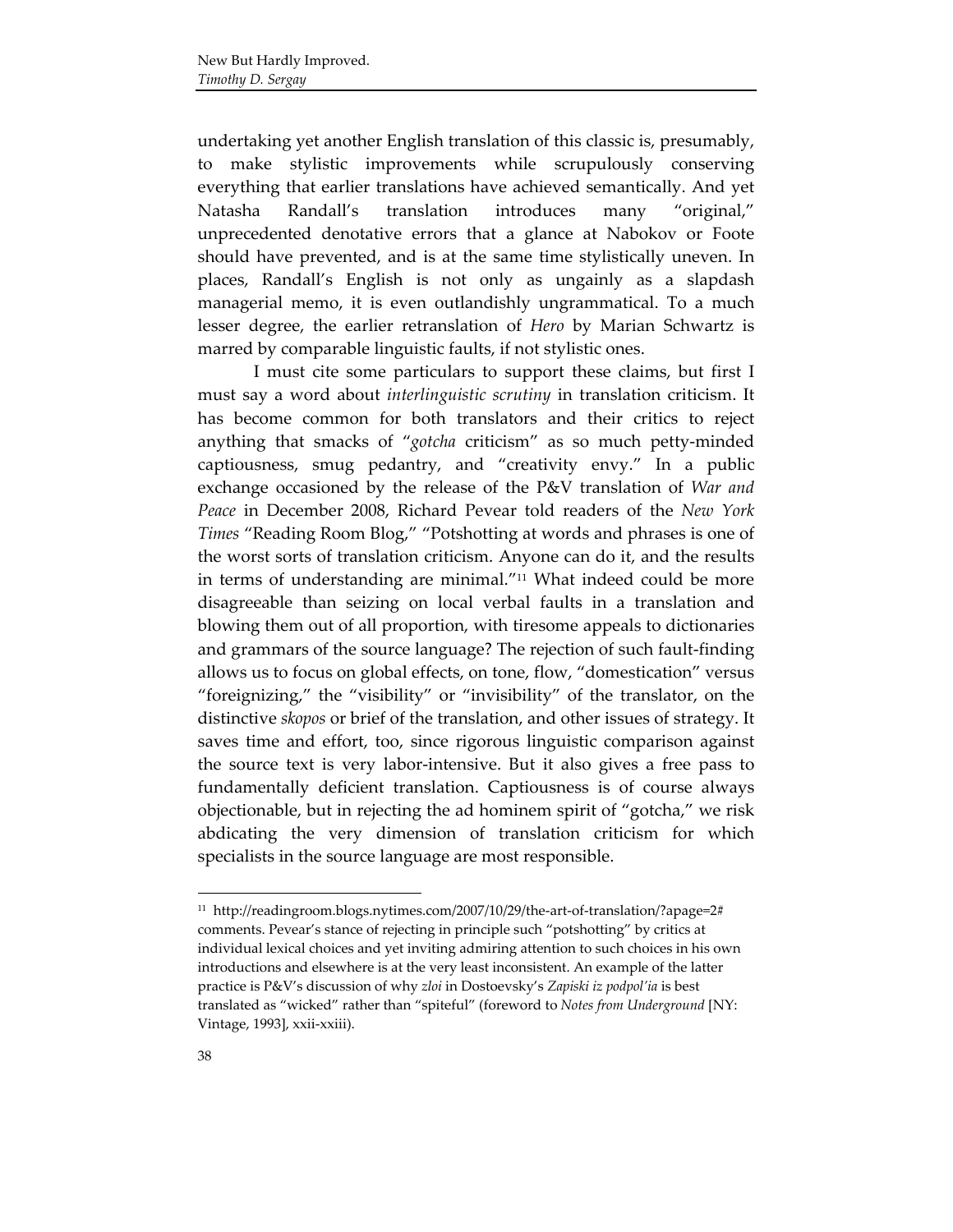Interlinguistic scrutiny must still be recognized as the due diligence of translation criticism, and it must of necessity focus on deficiencies at the level of word and collocation. In this discussion I will distinguish two categories of "fundamental" deficiency, semantics and stylistics/usage, giving priority to semantics. Translation criticism must begin by asking whether the "granular" content of the source text has been adequately construed in the translation. Perhaps better, does the semantic (or denotative) error rate of the translation seem reasonably low given the scholarly and intercultural status of the source text? For source texts like *Hero of Our Time* that are not particularly paronomastic or otherwise ambiguous—and that have long since been extensively annotated and accurately rendered in the target language—that error rate, I argue, actually should approach zero. It should certainly not exceed the error rate of previous "classic" translations. Regarding stylistics, we must ask to what extent the translation succeeds at representing, in a way likely to be found convincing by native speakers of the target language, the original's general stylistic register and the author's distinctive voice within that register. Regarding usage, we must ask to what extent the translation succeeds at recreating the original's relationship to standard usage of its source language: are the translator's departures from usage motivated by comparable departures in the original or do they suggest carelessness within the target language alone?

I compared a number of almost random passages in Natasha Randall's translation to Lermontov's original, a procedure I liken to coring rock or ice. I found a number of good lexical choices, such as her handling of Lermontov's opposition of *priiateli* to *druzhba* in "Princess Mary" (May 13th):

Мы друг друга скоро поняли и сделались *приятелями*, потому что я к *дружбе* неспособен: из двух друзей всегда один раб другого...

We quickly understood each other and *became friendly,* because I am not capable of *true friendship:* one friend is always slave to the other… (84, italics mine)

The construction "became friendly" is a shrewd improvement on both Nabokov's "pals" (92) and Schwartz's "chums" (83), since those terms do not at all reliably imply a lesser degree of friendship than the word *friend*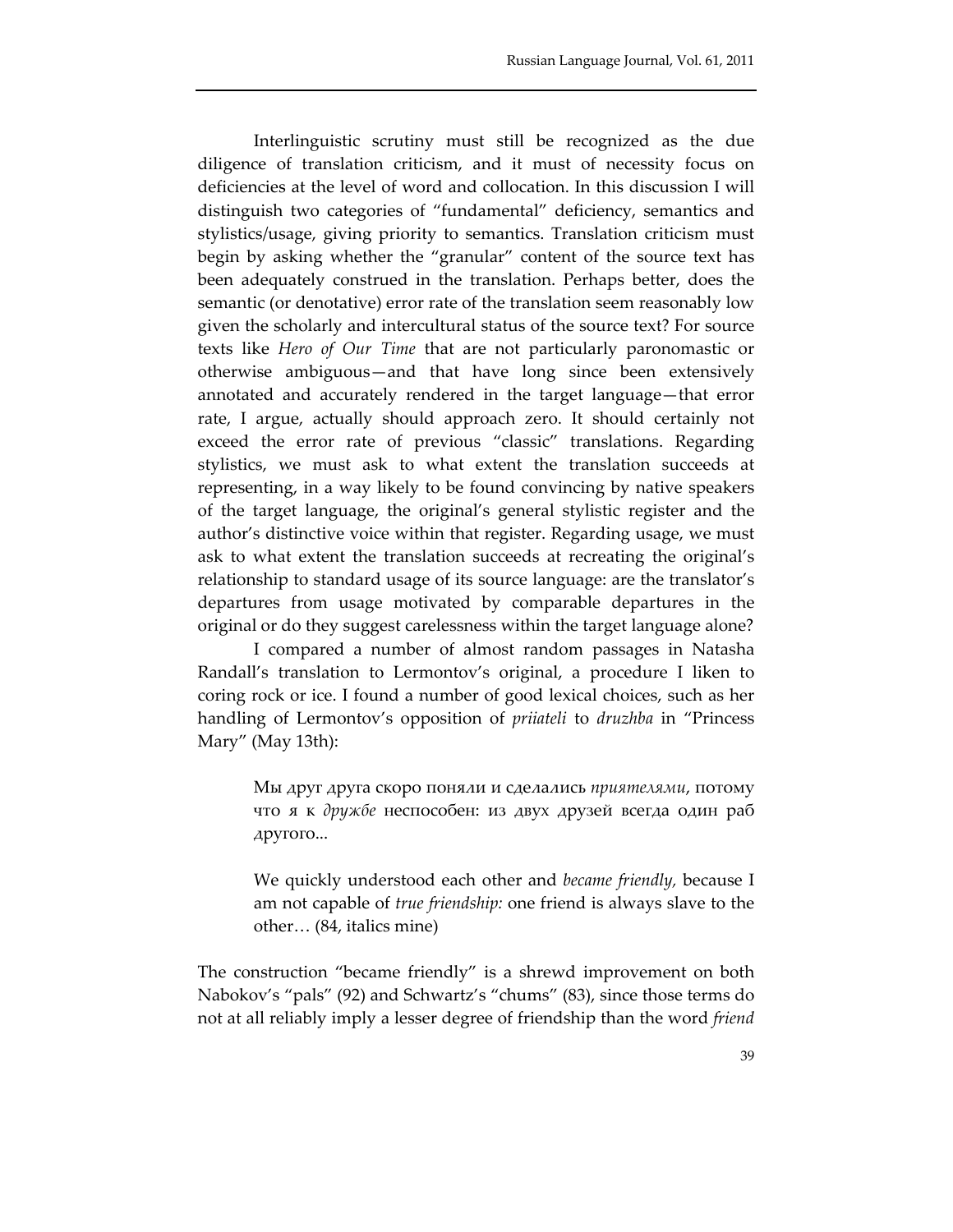(they could easily imply the reverse); Foote's "close acquaintances" (78‐79) had likewise improved on Nabokov, but was more stilted and obtrusive than "became friendly." I also found that some longer periods in Randall's text flow very well indeed, for instance, Pechorin's thoughts later in "Princess Mary" (120, June 5th) on loving his enemies, but not in the Christian way. But her syntax here is extremely close to Foote's (113) while her lexical choices are less convincing. (Foote, once again, had already improved on Nabokov's curious "they amuse me, they quicken my *pulses"* [136, italics mine] with "they amuse me, stir my blood" [113].) Elsewhere Randall's "word‐by‐word" solutions indicate worrisome unfamiliarity with common Russian phraseology, as in Pechorin's remark about the interest he arouses in the women at Pyatigorsk in the very opening of "Princess Mary":

... петербургский покрой сюртука ввел их в заблуждение, но...

My Petersburg‐cut frock coat *led them to an initial illusion,* but… (76, italics mine)

Compare Foote's "They *were taken in for a moment* by the Petersburg cut of my coat, but…" (71, italics mine) and the equally natural "*misled* them," used by Nabokov (82, italics mine) and Schwartz (76, italics mine).

Eventually I entered nine serious errors by Randall of both semantics and stylistics (mostly semantics) into a table that allows for convenient comparison of Lermontov's original Russian to four successive translations, Nabokov's, Foote's, Schwartz's, and Randall's.

| Original      | Nabokovs,      | Foote, 1966,     | Schwartz, 2004 | <b>Randall</b> , 2009 |
|---------------|----------------|------------------|----------------|-----------------------|
| Russian       | 1958           | <b>Rev. 2001</b> |                |                       |
| Но видно,     | But apparently | Russia seems     | Russia has     | But,                  |
| Русь так уж   | Russia is      | to be made in    | evidently      | apparently,           |
| сотворена,    | created in     | such a way       | been created   | Rus is a              |
| что все в ней | such a way     | that             | such that      | creature in           |
| обновляестя,  | that           | everything can   | everything in  | whom                  |
| кроме         | everything in  | change, except   | it is brought  | everything is         |
| подобных      | it changes for | absurdities like | up to date     | constantly            |
| нелепостей.   | the better,    | this $(3)$       | except for     | renewed               |

#### **TABLE 1.**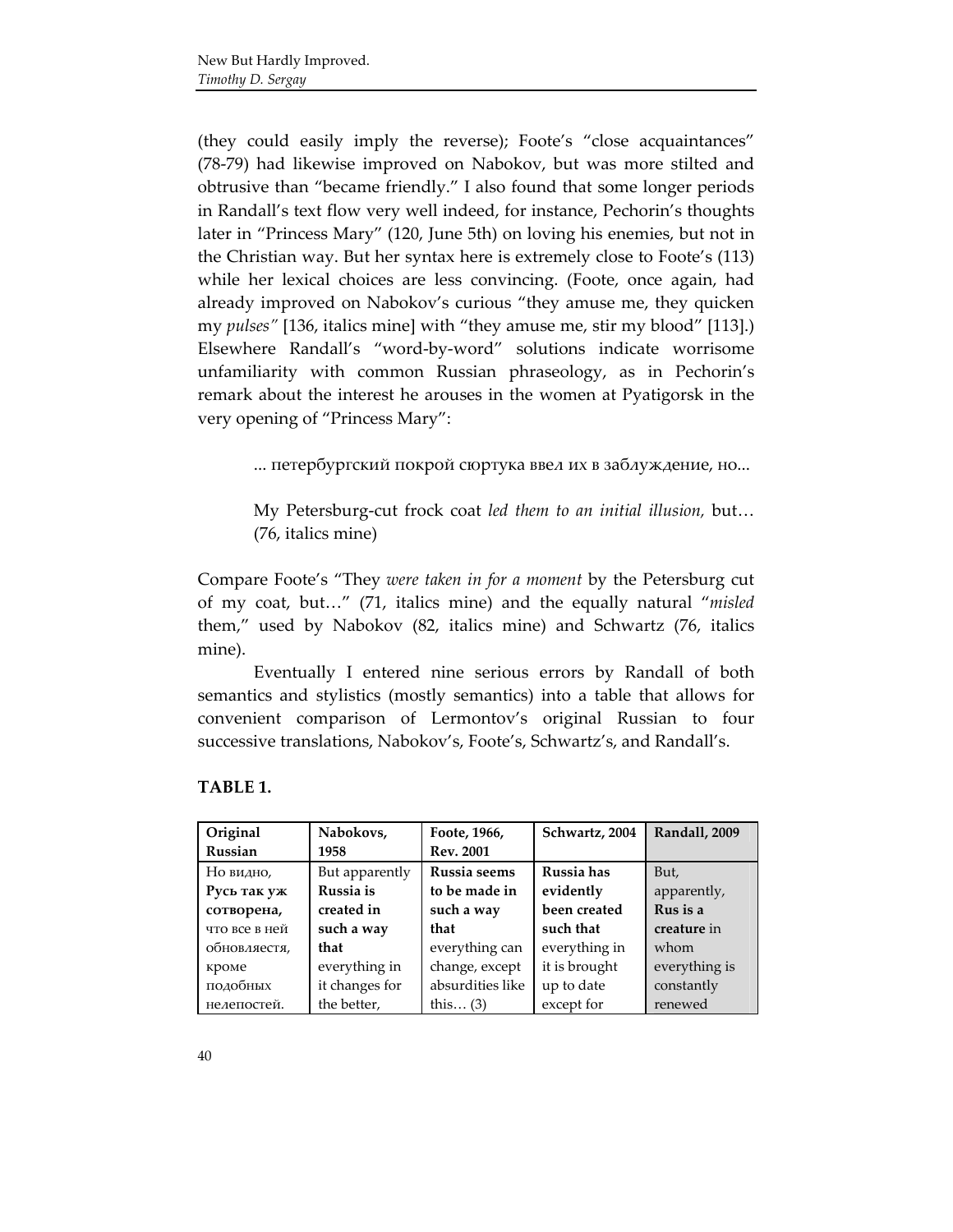| Original                                                                                   | Nabokovs,                                                                                                | Foote, 1966,                                                                                                     | Schwartz, 2004                                                                                                          | Randall, 2009                           |
|--------------------------------------------------------------------------------------------|----------------------------------------------------------------------------------------------------------|------------------------------------------------------------------------------------------------------------------|-------------------------------------------------------------------------------------------------------------------------|-----------------------------------------|
| Russian                                                                                    | 1958<br>except this sort                                                                                 | <b>Rev. 2001</b>                                                                                                 | absurdities                                                                                                             | except                                  |
|                                                                                            | of nonsense.<br>(2)                                                                                      |                                                                                                                  | such as this. (4)                                                                                                       | nonsense such<br>as this. $(1)$         |
|                                                                                            |                                                                                                          |                                                                                                                  |                                                                                                                         |                                         |
| Боже его<br>избави от<br>такого                                                            | The Lord<br>preserve him<br>from such                                                                    | Heaven<br>preserve him<br>from being so                                                                          | May Heaven<br>spare him such<br>ignorance! He                                                                           | God cure him<br>of such<br>audacity! It |
| невежества!<br>Ему просто                                                                  | benightedness<br>! He merely                                                                             | naïve! It<br>simply amused                                                                                       | merely finds it<br>amusing to                                                                                           | simply amused<br>him to paint           |
| было весело<br>рисовать                                                                    | found it<br>amusing to                                                                                   | him to draw a<br>picture of                                                                                      | draw modern<br>man such as                                                                                              | the<br>contemporary                     |
| современного<br>человека,                                                                  | draw modern<br>man <b>such as</b>                                                                        | contemporary<br>man as he                                                                                        | he<br>understands                                                                                                       | person, one<br>that he                  |
| каким он его<br>понимает                                                                   | he understood<br>$\text{him} \dots (2)$                                                                  | understands<br>$\text{him} \dots (4)$                                                                            | him (4)                                                                                                                 | understands<br>(2)                      |
| Будет и того,<br>что болезнь<br>указана, а<br>как ее<br>излечить -<br>это уж бог<br>знает! | Suffice it that<br>the disease<br>has been<br>pointed out;<br>goodness<br>knows how to<br>cure it. $(2)$ | Let it suffice<br>that the<br>malady has<br>been<br>diagnosed-<br>heaven alone<br>knows how to<br>cure it! $(4)$ | We will find<br>that the<br>disease has<br>been<br>diagnosed, but<br>how one is to<br>cure it-God<br>only knows!<br>(4) |                                         |
| (стихи) Много                                                                              | We have many                                                                                             | Our country                                                                                                      | The women                                                                                                               | The many                                |
| красавиц в<br>аулах у нас, /                                                               | beautiful girls<br>in our villages,                                                                      | has many a<br>maid that is                                                                                       | are beauties in<br>these                                                                                                | lovely girls of<br>our land, /          |
| Звезды<br>сияют во                                                                         | / Stars are<br>ablaze in the                                                                             | fair, / With<br>eyes starry                                                                                      | mountains of<br>ours, / Their                                                                                           | their dark eyes<br>sparkle with         |
| мраке их                                                                                   | dark of their                                                                                            | black like the                                                                                                   | eyes in the                                                                                                             | stars and, /                            |
| глаз, / Сладко                                                                             | eyes. / Sweet is                                                                                         | midnight air, /                                                                                                  | night, even                                                                                                             | Love them: a                            |
| любить их,                                                                                 | to love them-                                                                                            | Happy the lad                                                                                                    | brighter than                                                                                                           | sweet and                               |
| завидная                                                                                   | an enviable                                                                                              | who gains                                                                                                        | stars, / To love                                                                                                        | enviable                                |
| доля…                                                                                      | lot (18)                                                                                                 | love's<br>ecstasy $(16)$                                                                                         | them is sweet,<br>a lot you may<br>envy $(18)$                                                                          | destiny $(17)$                          |
| Но предание,                                                                               | But the legend,                                                                                          | But in spite of                                                                                                  | But the legend,                                                                                                         | But the legend,                         |
| несмотря на                                                                                | despite that                                                                                             | this                                                                                                             | despite the                                                                                                             | ignoring the                            |
| надпись, так                                                                               | inscription, has                                                                                         | inscription, the                                                                                                 | inscription, has                                                                                                        | engraving, has                          |
| укоренилось,<br>что, право, не                                                             | become so<br>deeply rooted,                                                                              | legend is so<br>well                                                                                             | taken such<br>firm root that                                                                                            | taken root<br>such that                 |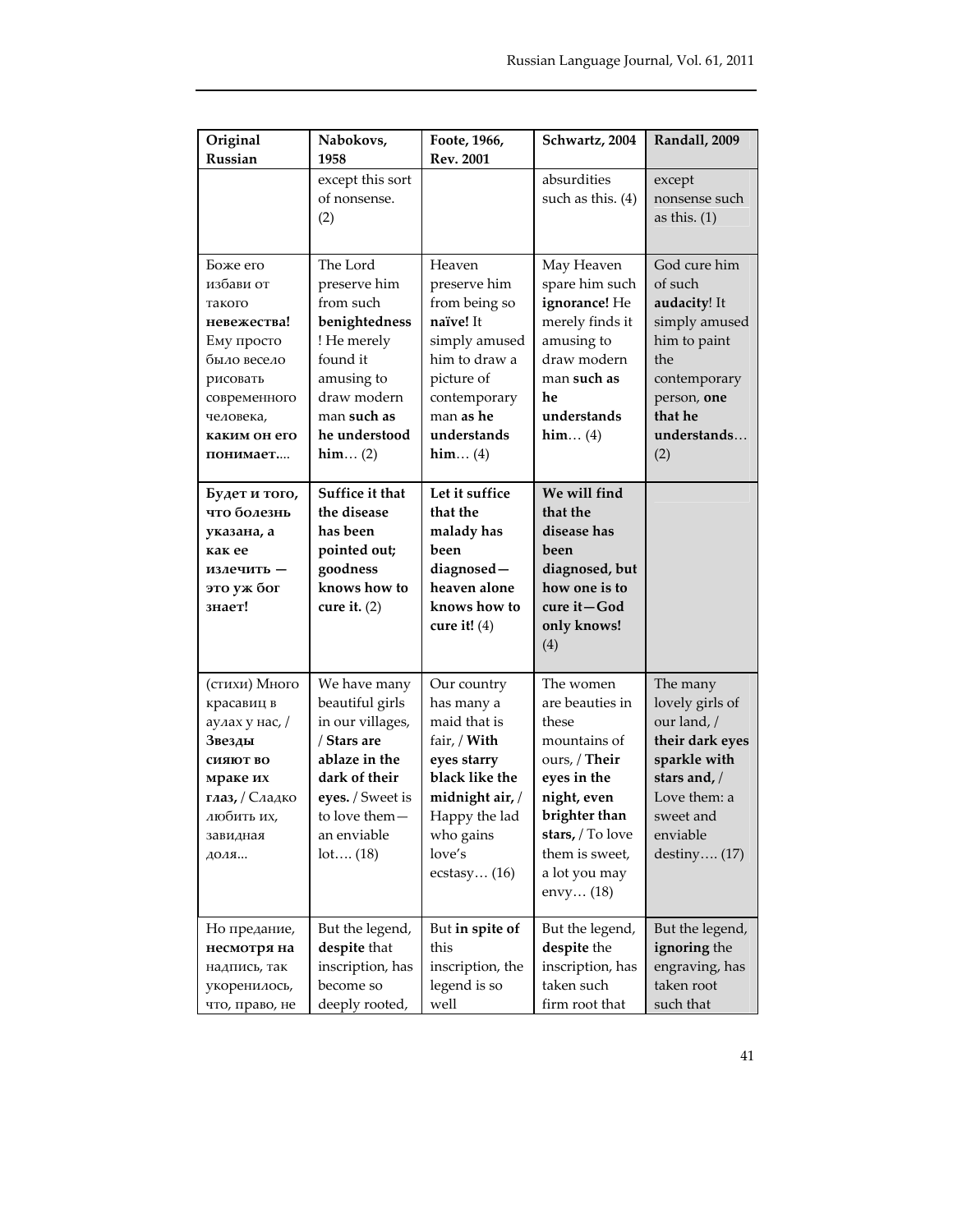| Original     | Nabokovs,        | Foote, 1966,     | Schwartz, 2004  | Randall, 2009   |
|--------------|------------------|------------------|-----------------|-----------------|
| Russian      | 1958             | <b>Rev. 2001</b> |                 |                 |
| знаешь, чему | that one really  | established      | indeed you      | really, you're  |
| верить, тем  | does not know    | that you do      | don't know      | not sure whom   |
| более, что   | what to          | not know what    | which to        | to believe,     |
| мы не        | believe,         | to believe,      | believe,        | which is only   |
| привыкли     | especially       | especially as    | especially      | added to by     |
| верить       | since we are     | we are not       | since we are    | the fact that   |
| надписям.    | not              | used to          | not used to     | we aren't used  |
|              | accustomed to    | believing what   | trusting        | to believing    |
|              | believe          | we read on       | inscriptions.   | engravings      |
|              | inscriptions.    | inscriptions     | $(30-31)$       | anyway. (30)    |
|              | (33)             | anyway. (29)     |                 |                 |
|              |                  |                  |                 |                 |
| …оборванны   | The ragged       | Our ragged       | our ragged      | We              |
| е хозяева    | proprietors      | hosts gave us a  | hosts greeted   | interrupted     |
| приняли нас  | received us      | warm             | us gladly. (32) | the hosts, who  |
| радушно.     | cordially. (34)  | welcome. (30)    |                 | took us in      |
|              |                  |                  |                 | cordially. (31) |
|              |                  |                  |                 |                 |
| бешенство    | my rage          | My fury gave     | fury gave       | Rage imparted   |
| придавало    | gave me          | me extra         | me strength.    | me with         |
| мне силы     | strength $(77)$  | strength. (67)   | (69)            | strength $(69)$ |
|              |                  |                  |                 |                 |
| Хорошенькая  | The pretty       | The pretty       | The pretty      | The pretty      |
| княжна       | young princess   | young princess   | young princess  | princess        |
| обернулась и | turned her       | turned and       | turned around   | turned around   |
| подарила     | head and         | bestowed a       | and bestowed    | and gifted the  |
| оратора      | bestowed a       | long, curious    | upon the        | orator with a   |
| долгим       | long curious     | look on the      | orator a long,  | long and        |
| любопытны    | glance upon      | speech-maker.    | curious gaze.   | curious gaze.   |
| м взором.    | the orator. The  | The feeling      | The expression  | The expression  |
| Выражение    | expression of    | conveyed in      | of this gaze    | of this gaze    |
| этого взора  | this glance was  | her look was     | was rather      | was very        |
| было очень   | very indefinite, | very hard to     | vague, but      | ambiguous but   |
| неопределенн | but it was not   | define, but it   | amused, for     | not mocking,    |
| о, но не     | derisive, a fact | wasn't scorn-    | which I         | for which I     |
| насмешливо,  | on which I       | on which I felt  | privately       | applauded her   |
| с чем я      | inwardly         | Grushnitsky      | congratulated   | from my         |
| внутренно    | congratulated    | was to be        | her in all      | innermost       |
| от души его  | him with all     | warmly           | sincerity. (80, | soul. (80,      |
| поздравил.   | my heart. $(87)$ | congratulated.   | italics mine)   | italics mine)   |
|              |                  | (75)             |                 |                 |
|              |                  |                  |                 |                 |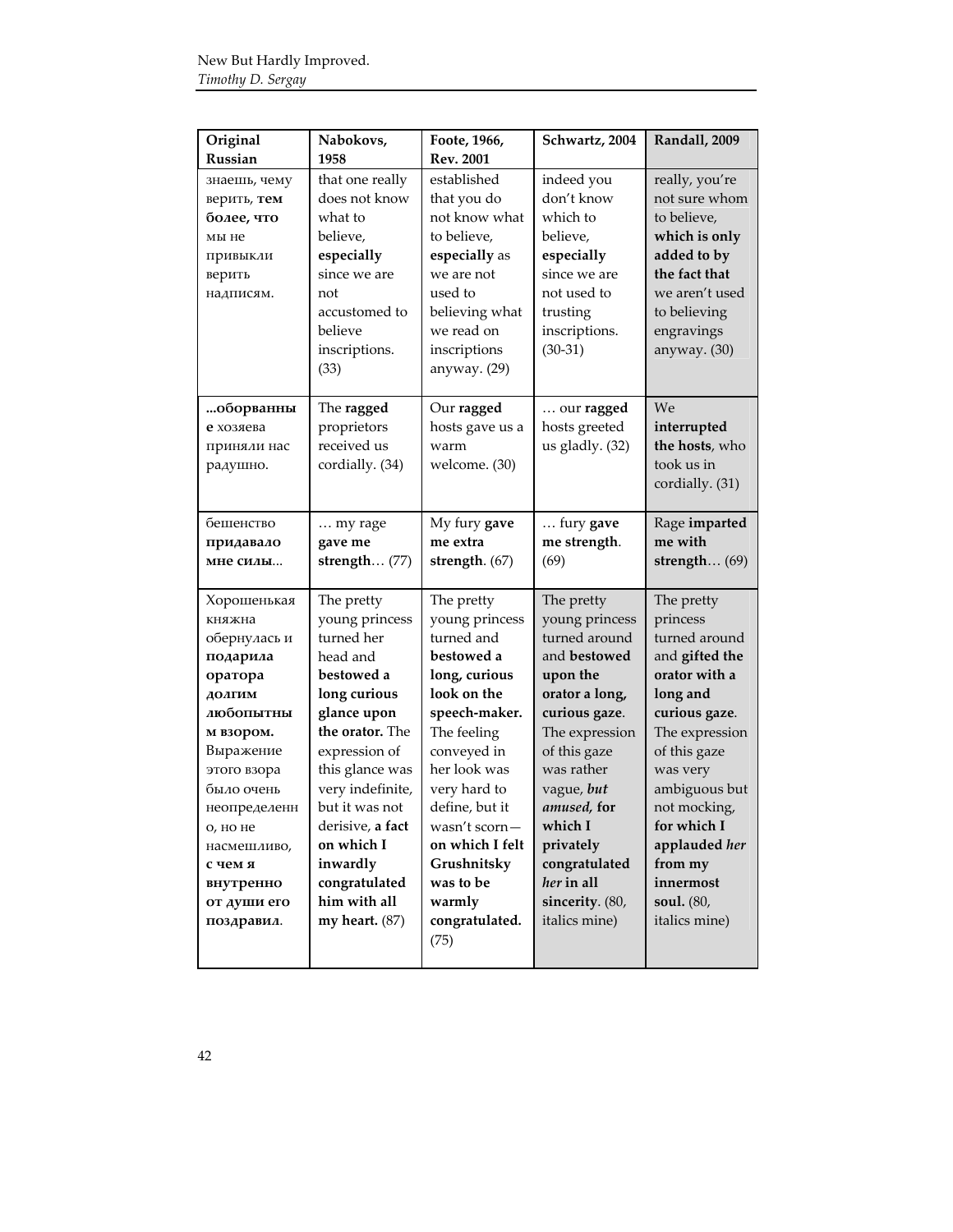The shading indicates translation errors. It was, of course, a given that Randall's column would be entirely shaded, but notice that as we proceed right to left, going backward in time, except for two exceptions in the Schwartz translation, none of Randall's predecessors had stumbled over these places in Lermontov's text. None, for instance, had misconstrued the adjective *oborvannyi*, "ragged, tatty, shabby," in the phrase "oborvannye khoziaeva priniali nas radushno" ("our ragged hosts greeted us gladly," [Schwartz, 32]). To render this phrase as *"We interrupted the hosts,* who took us in cordially" (31, italics mine) is a wild semantic error. Randall has supplied an entirely new independent clause in English, "we interrupted the hosts," which is not at all suggested by Lermontov's text, in order to make sense of the participial adjective *oborvannye* as a pure participle from the verb *oborvat'* as in "cut off, cut short, interrupt something (e.g., a conversation)." To be sure, a person whose conversation has been interrupted is very seldom described in Russian as *oborvannyi*—as a rule, only the thing interrupted (a text, a conversation) is described with the participle, as *oborvannyi*. (We might compare the ratio of hits on google.ru for "ia byl *oborvan*" in the sense "I was interrupted" versus "menia *oborvali*"—1: 4,110). The use of the participle to describe the person is more typical of English ("I was rudely interrupted"). As with *nesmotria na* ("despite"), subsequent tokens of this same word, *oborvannyi*, are handled correctly in Randall's translation, but she never corrected the earlier tokens.

The unavoidable impression is that *the translator is learning the Russian language as she goes along*—her errors are understandable ones for advanced anglophone students of Russian, but they are not excusable in an authoritative retranslation of a well‐annotated classic. Elsewhere, Randall's command of English verb government momentarily fails her, and no copy editor at Penguin questioned the result: "Rage *imparted me* with strength" (69, italics mine). The verb *impart*, of course, is not governed like *endow:* rage can impart strength to me, but it cannot impart me with strength. No analogous departure from standard usage in Lermontov's Russian is involved. This is a strictly "target-language" error. It takes no more than this to turn the sound of English literary prose into dialogue balloons of hokey "high‐style" English for Prince Valiant, Silver Surfer, or Thor comics.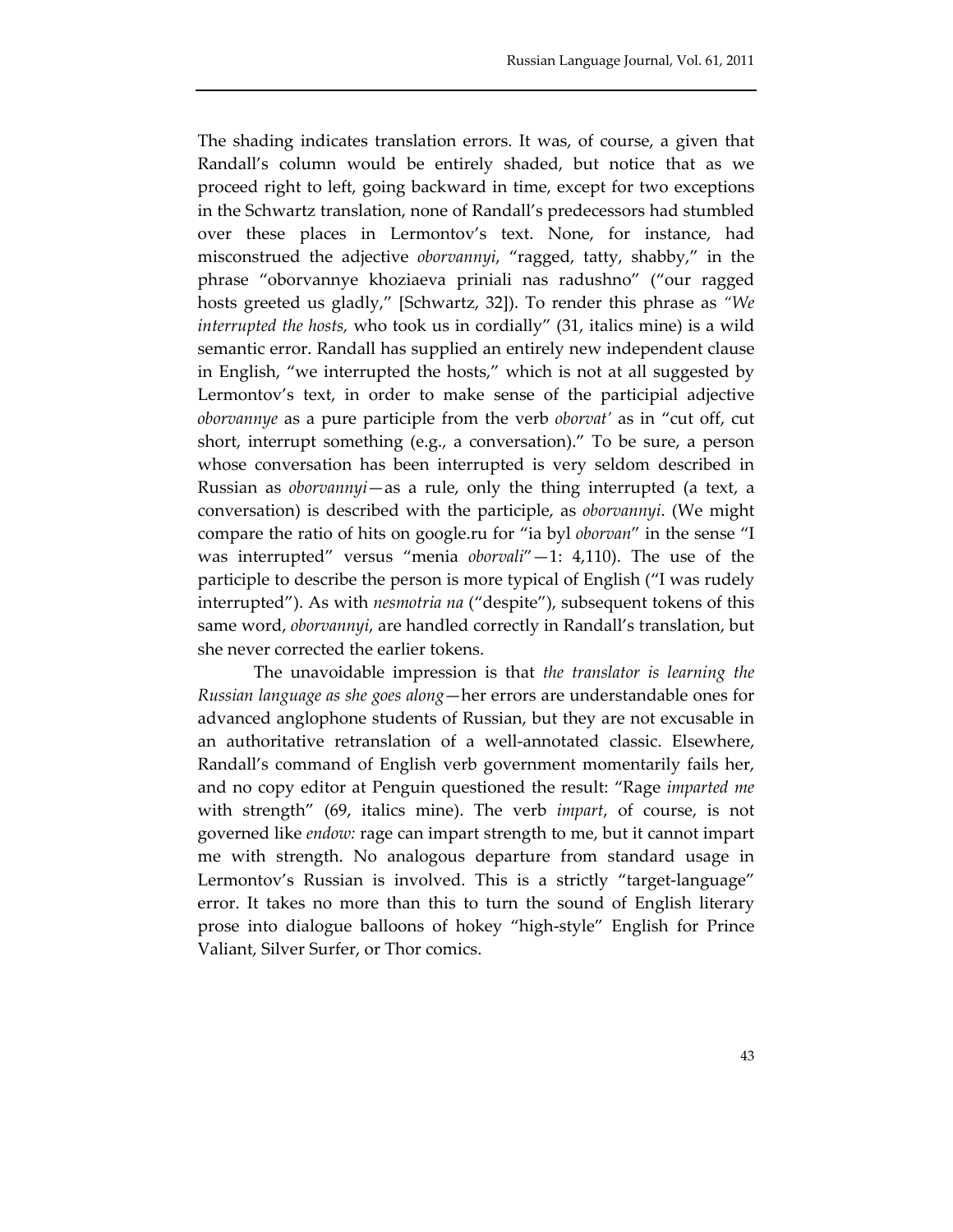| Original       | Nabokov, 1958   | Foote, 1966,     | Schwartz, 2004      | Randall, 2009 |
|----------------|-----------------|------------------|---------------------|---------------|
| <b>Russian</b> |                 | <b>Rev. 2001</b> |                     |               |
| Будет и того,  | Suffice it that | Let it suffice   | We will find        | (2)           |
| что болезнь    | the disease     | that the         | that the            |               |
| указана, а     | has been        | malady has       | disease has         |               |
| как ее         | pointed out;    | been             | been                |               |
| излечить -     | goodness        | diagnosed-       | diagnosed, but      |               |
| это уж бог     | knows how to    | heaven alone     | how one is to       |               |
| знает!         | cure it. $(2)$  | knows how to     | cure it – God       |               |
|                |                 | cure it! $(4)$   | only knows!         |               |
|                |                 |                  | $\scriptstyle{(4)}$ |               |

I must pause especially over rows 4 and 9 in Table 1:

This final and crucial sentence in Lermontov's introduction is entirely omitted in Natasha Randall's translation. Her "Foreword" simply ends on the preceding sentence, from which the words "i vashemu" ("and *your* misfortune as well") were likewise omitted. This same sentence is garbled by Marian Schwartz, who did not recognize the construction "budet i togo, chto…" as synonymous with "khvatit i togo, chto..." and construed it as "budet to, chto…": "We will find that the disease has been diagnosed...."

| Original     | Nabokovs,        | Foote, 1966,     | Schwartz, 2004  | Randall, 2009     |
|--------------|------------------|------------------|-----------------|-------------------|
| Russian      | 1958             | <b>Rev. 2001</b> |                 |                   |
| Хорошенькая  | The pretty       | The pretty       | The pretty      | The pretty        |
| княжна       | young princess   | young princess   | young princess  | princess          |
| обернулась и | turned her       | turned and       | turned around   | turned around     |
| подарила     | head and         | bestowed a       | and bestowed    | and gifted the    |
| оратора      | bestowed a       | long, curious    | upon the        | orator with a     |
| долгим       | long curious     | look on the      | orator a long,  | long and          |
| любопытны    | glance upon      | speech-maker.    | curious gaze.   | curious gaze.     |
| м взором.    | the orator. The  | The feeling      | The expression  | The expression    |
| Выражение    | expression of    | conveyed in      | of this gaze    | of this gaze      |
| этого взора  | this glance was  | her look was     | was rather      | was very          |
| было очень   | very indefinite, | very hard to     | vague, but      | ambiguous but     |
| неопределенн | but it was not   | define, but it   | amused, for     | not mocking,      |
| о, но не     | derisive, a fact | wasn't scorn-    | which I         | for which I       |
| насмешливо,  | on which I       | on which I felt  | privately       | applauded her     |
| с чем я      | inwardly         | Grushnitsky      | congratulated   | from my           |
| внутренно    | congratulated    | was to be        | her in all      | innermost         |
| от души его  | him with all     | warmly           | sincerity. (80) | <b>soul.</b> (80, |
| поздравил.   | my heart. $(87)$ | congratulated.   |                 | italics in final  |
|              |                  | (75)             |                 | columns mine)     |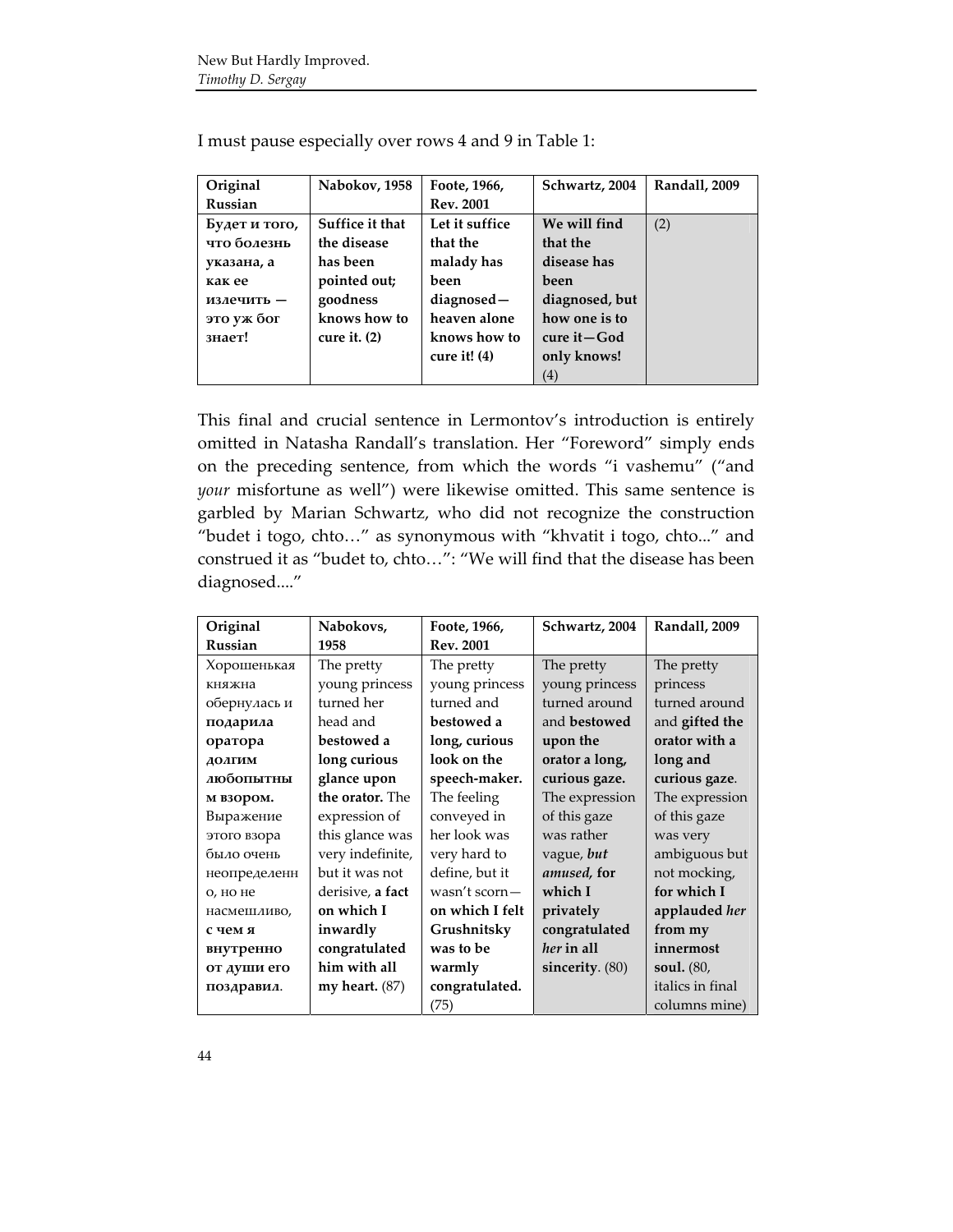To my ear, the construction "*to gift* somebody with something" sounds like strictly legal language for the conveyance of funds and property. Here I appear to be a "conservative" in Paul Brian's book *Common Errors in English Usage:* "Conservatives are annoyed by the use of 'gift' as a verb. If the ad says 'gift her with jewelry this Valentine's Day,' she might prefer that you give it to her."12 The Russian construction *darit'/podarit' kogo chem* as opposed to *darit'/podarit' komu chto* is archaic to begin with (Evgen'eva, *Malyi akademicheskii slovar'*); Randall's predecessors did well to handle it with the elevated *bestow upon,* while Randall's choice of "*gifted* the orator" creates unwelcome associations with today's legal and advertising jargon. Far worse, however, is the complete garbling of the sense of the final clause of this sentence. Why should Pechorin applaud or congratulate *the princess* for the momentary seriousness of her regard for his rival, Grushnitsky, whom he holds in polite contempt at this point? Mistaking *ego*, "him," for *eё*, "her," is of course an elementary error. Again, this same error is committed by Marian Schwartz, who also misconstrued "no ne nasmeshlivo," "but not mocking," as something like "no rassmeshёnnoe" and translated it as "but amused."

The cumulative effect of such garblings for readers is almost certainly a misleading impression of mystery and incoherence. There appears to be greater "signal loss" in recent "remasterings" of *Hero of Our Time* than there was in the previous versions of this novel that the English‐speaking world already had on its shelves.

I asked earlier what conclusions we might draw at various levels, from the literary‐critical to the practical and economic. Scholars and critics of literary translation have written of the positive value of a "universe" of variant translations of one and the same original, a "corporate text," to use Robert Reid's term (see note 2), of mutually enriching, complementary performances or interpretations. Such corporate or aggregate "texts" can be viewed synchronically, as a circle of simultaneously available variations, or diachronically, as a line describing an evolution or tradition. These two perspectives are not necessarily compatible: if the point is to "let a hundred flowers bloom" *all at once,* that is, to luxuriate—culturally, aesthetically, semiotically—in variability of solution, then we should probably stop greeting new retranslations as "standard" and "definitive," clearly implying a hierarchy of rankings in which the newcomer is king and his

<sup>12</sup> See http://www.wsu.edu/~brians/errors/gift.html.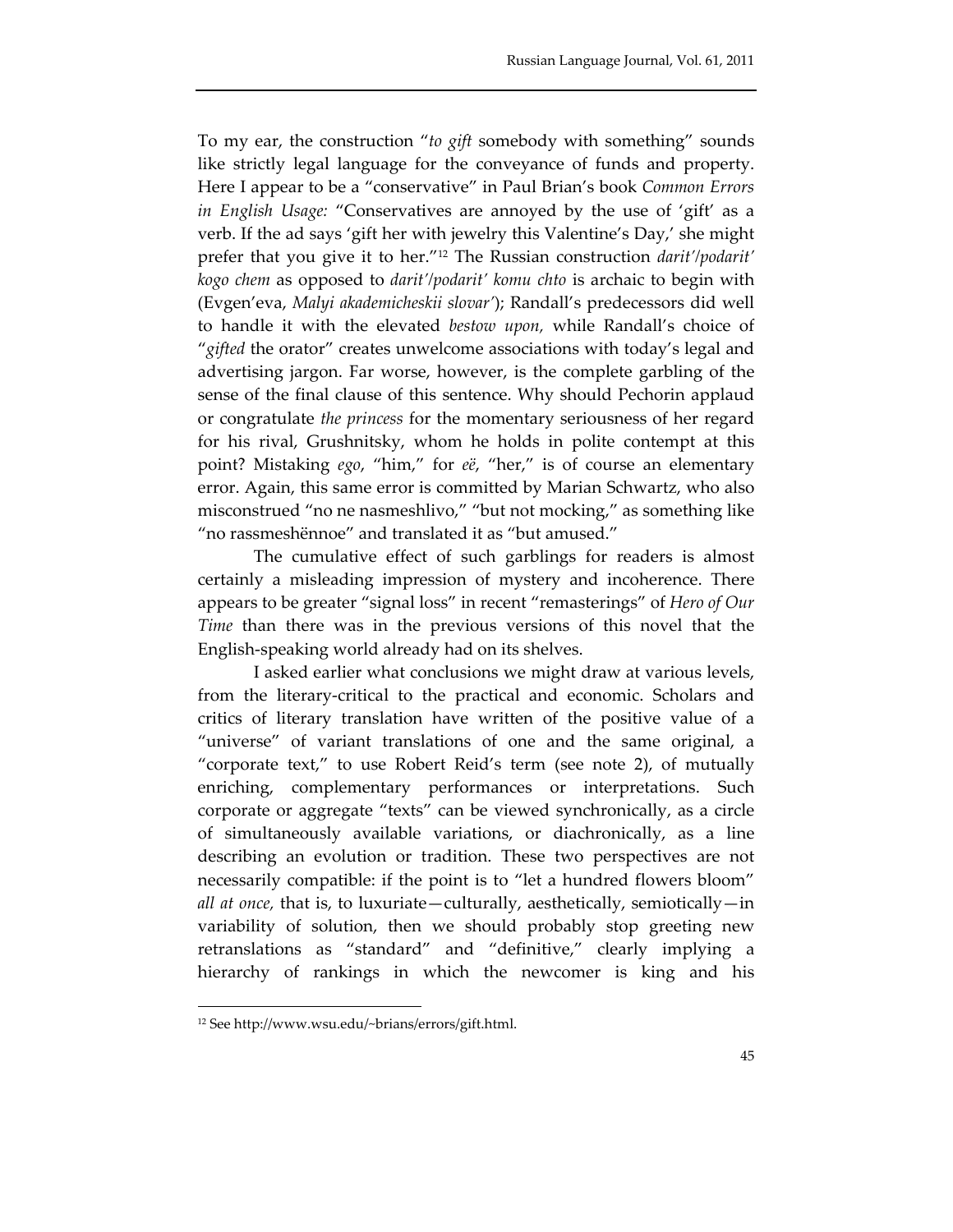predecessors are deposed forever. The rhetoric of "remastering" in today's translation criticism is consistent with this strictly competitive, linear model of the diachronic "corporate text." (Vikentii Veresaev argued for an alternative, strictly noncompetitive and collectivist model of the translatorly tradition in the late 1940s.13) It remains to ask, in light of the retranslations examined here, what claims this "corporate text" has on retranslators in principle as they work, and whether gaining membership in that text for each successive retranslation should not be viewed as problematic.

Retranslators take various stances toward their predecessors. Stephen Pearl, for instance, as we read in his contribution to this issue, tries to keep his mind utterly innocent of predecessors' texts as he composes, so as to avoid prejudicing both his interpretation of the original and his choices as a translator. Robert Chandler views reckoning with preceding translations as unembarrassing and even obligatory.<sup>14</sup> Each choice carries its advantages, costs, and risks. A reasonable policy, it seems, would be to avoid steeping oneself in preceding versions during the initial drafting of a retranslation, but then to read a near‐final draft of the new work against *at least one* predecessor, probably the one regarded as the most accurate to date, to control for basic misconstruction of the original. This step cannot safely be entrusted to the publisher's staff or to russophone consultants ("Russian language editors"). Omitting this step leads to the category of denotative errors that I have examined here. The key for the translator is strict honesty with oneself about the limits of one's proficiency in the source language; the safer practice, obviously, is to err by underestimating rather than overestimating one's mastery of that language at every step.

Membership for a new retranslation in the "corporate text" of all the prior translations is an abstract critical notion in which the multiple corporate text is opposed to the singular "definitive" or "standard" text. I would argue that even after publication, membership in that corporate

<sup>13</sup> See Yu.D. Levin, "Ob istoricheskoi evoliutsii printsipov perevoda (K istorii perevodcheskoi mysli v Rossii)," in M.P. Alekseeva, ed., *Mezhdunarodnye sviazi russkoi literatury* (Moscow: Akademiia nauk, 1963). I have written sympathetically about this perspective; see Timothy D. Sergay, "Translation and the Individual Talent: The Splendid Isolation of Our Retranslators of Russian Classics," *Translation Review*, No. 71 (2006), 37‐40.

<sup>14</sup> See the introduction to *Russian Short Stories from Pushkin to Buida,* ed. Robert Chandler (Harmondsworth, 2005), xviii.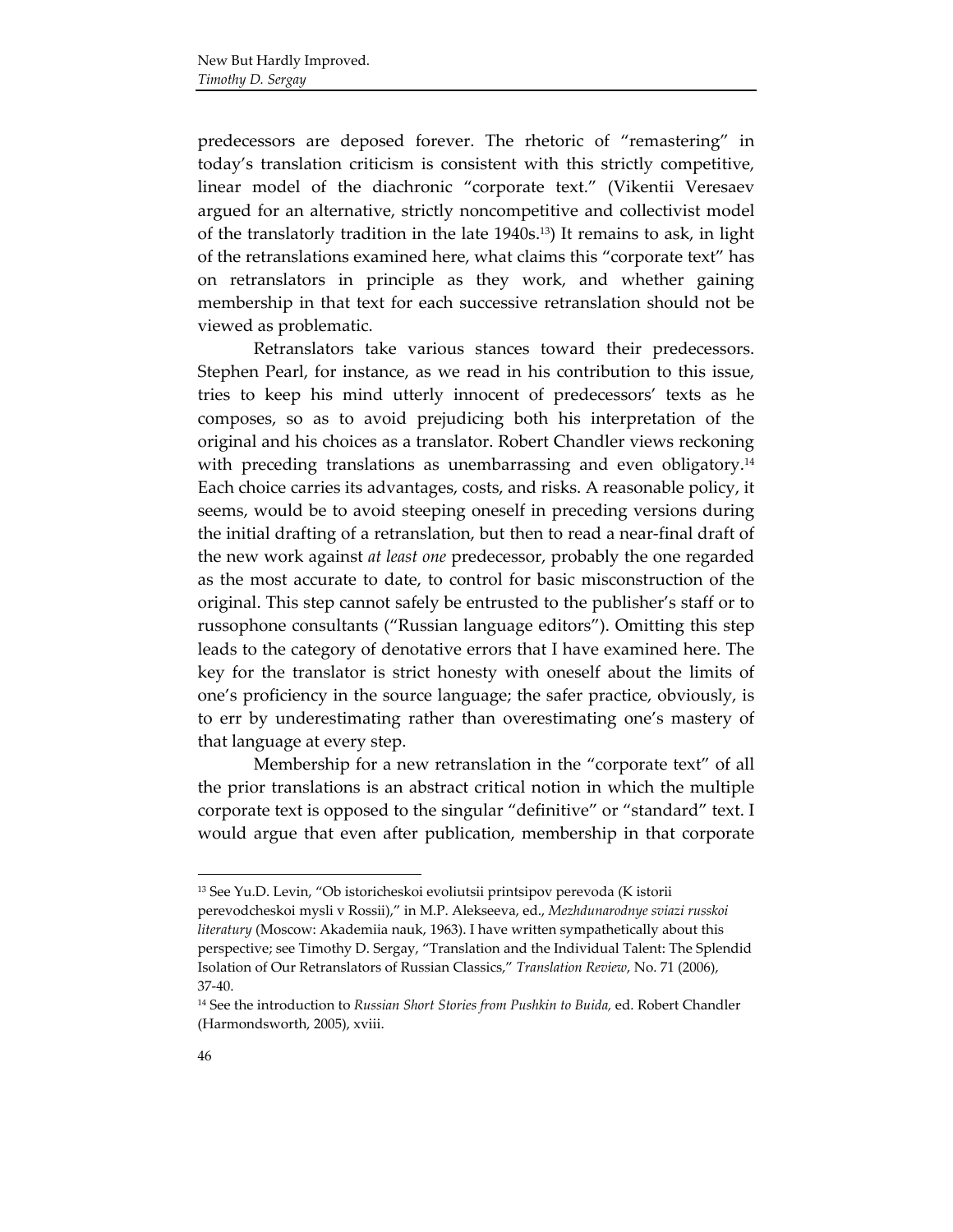text should not be regarded as automatically conferred. There is certainly a threshold of denotative accuracy and stylistic skill below which new retranslations should be viewed not as "variants" but simply as failures, or as essentially private comprehension or composition exercises by learners of either the source or the target language, presenting negligible interest for literary process and translation studies. Neither of the retranslations considered here falls *as a whole* into this category or anywhere near it. But until they are published in strictly corrected re‐ editions, their membership in the "corporate text" of English *Heroes of Our Time* should be regarded as somewhat qualified.

Meanwhile, for the careers of translators and the future of literary translation, the economic dimension is critical. Translated literature accounts for only about 0.7% of annual publishing in the U.S., according to the founders of Open Letter Press and the online literary translation resource Three Percent.15 I suspect that by investing in retranslations of classics rather than previously untranslated contemporary literature, publishers are seeking high‐school and college course adoptions, where there is still some real money to be made; at the same time they are of course avoiding royalty complications and expenses, and betting conservatively on literary reputations that are ready‐made, golden, and permanent. Likewise, retranslations of Russian classics evidently represent the "big leagues" for literary translators of Russian: working in this area is probably their best chance at earning a decent rate. The end of the Cold War meant an end to ready funding and sympathetic audiences for a stream of dissident, repressed contemporary Russian literature. Were Aleksandr Zinoviev alive today, one doubts that Random House would eagerly acquire a new 800‐page title like his satirical political allegory *Ziiaiushchie vysoty* (*The Yawning Heights*) as it did in 1980. An admirer of Zinoviev (but not of Zinoviev's fiction), Maksim Kantor, has published a far stronger satire of post‐Soviet intellectual life, *Uchebnik risovaniia* (*A Drawing Textbook* [Moscow: OGI, 2006]). The book has attracted significant international notice, but the author can hardly get emails returned from his literary agent in London. Aksyonov in his American period, Pelevin, Sorokin, Bitov, Ulitskaia, Tolstaia, Voinovich, Petrushevskaia, now Ol'ga Slavnikova—all these "nonclassical" Russian authors have, of course, been published in English translations since 1991, but often these translations are the work of exclusive or nearly

<sup>15</sup> See http://www.rochester.edu/College/translation/threepercent/index.php?s=about.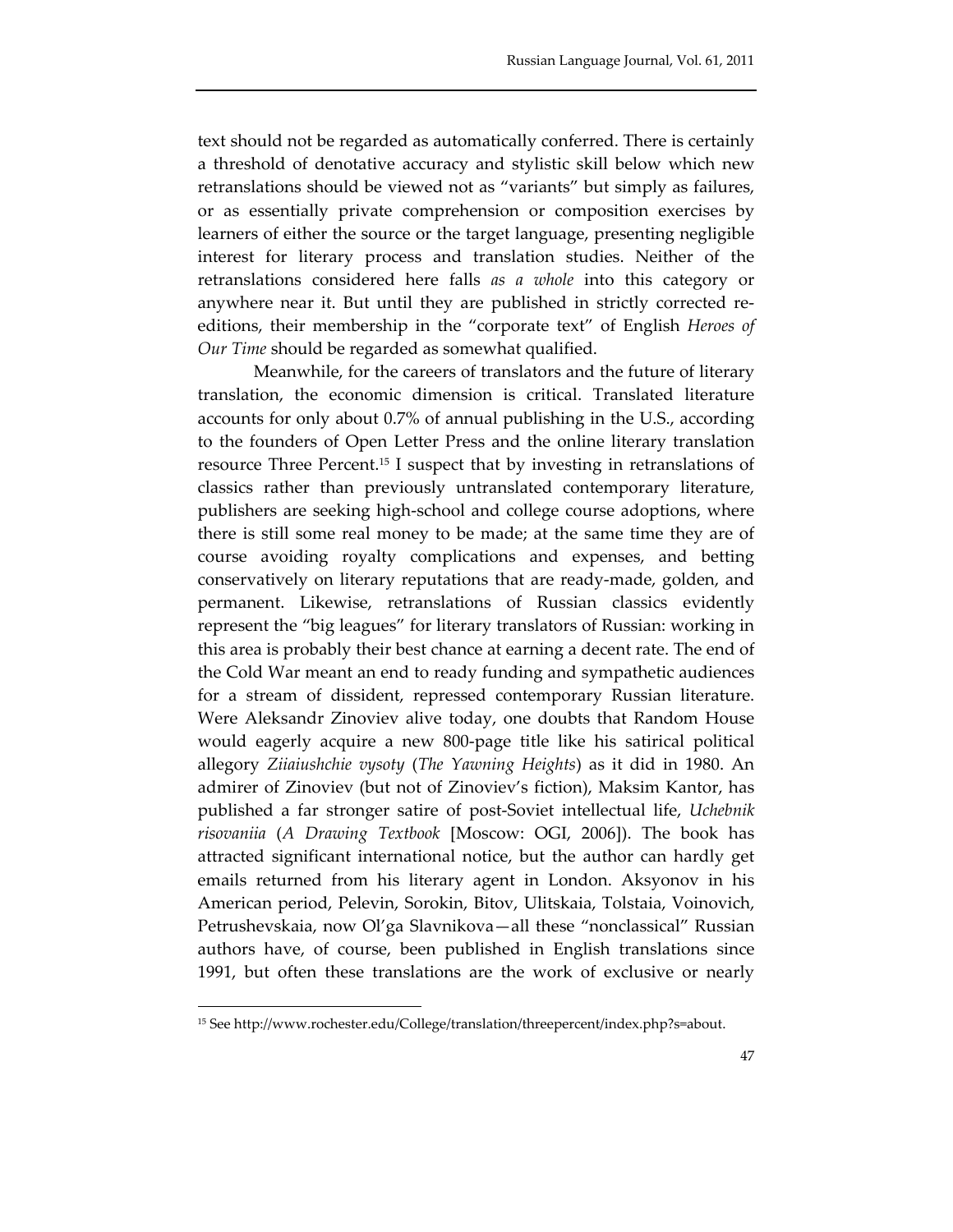exclusive favorites of the given authors (Andrew Bromfield, Jamey Gambrell, Susan Brownsberger, Sally Laird). Translators at any stage in their career need offer no apology for seizing a chance to produce a retranslation of a nineteenth‐ or twentieth‐century classic in the public domain.

But what are the cultural consequences of producing multiple, even *simultaneous* retranslations of the same classics? Il'f and Petrov's *Zolotoi telenok* has just appeared in two new retranslations, one by Konstantin Gurevich and Helen Anderson published by Open Letter Books, the other by Anne Fisher published by *Russian Life. Russian Life* has a promotional website featuring a toe-to-toe comparison of the two versions that is as almost as competitive in tone as a car commercial.16 An acrimonious exchange of postings on the two volumes' relative merits between publishers Chad Post of Open Letter and Paul Richardson of *Russian Life* drew the bemused attention of journalist Anna Clark, who summarized the episode in a blog titled "Translation Throwdown."17 Seven Stories Press published Marian Schwartz's new *Oblomov* in December 2008, only two years after Bunim and Bannigan put out the new version by Stephen Pearl. Since James Falen's translation of Pushkin's *Evgenii Onegin* was first published by Oxford in 1990, at least nineteen new or revised English translations of the same title have appeared (the next English *Onegin* to appear will be the thirty-ninth since the Spalding translation of 1881).<sup>18</sup> The author of a self-published English *Onegin* of 2008, Henry Hoyt, reports having reproduced well over a hundred lines of Nabokov's prose translation of *Onegin unwittingly*, by sheer parallel invention.19 Between November 2006 and December 2008, three different English versions of *War and Peace* were published, in translations by Antony Briggs (Penguin, 28 Nov. 2006), Andrew Bromfield (the "original" draft of 1866, Harper, 2 Sept. 2008), and finally Pevear and Volokhonsky (Vintage, 2 Dec. 2008). In the age of "remastered" Russian classics in English translation, volumes of prose and lines of poetry are simply blundering into one another, jockeying awkwardly for position like ships at a crowded pier. During any period, there is only a finite amount of literary translation talent available for any

<sup>16</sup> See http://www.russianlife.com/lgc\_translate\_compare.cfm.

<sup>&</sup>lt;sup>17</sup> See http://isak.typepad.com/isak/2010/02/translation-throwdown.html.

<sup>18</sup> See http://www‐users.york.ac.uk/~pml1/onegin/.

<sup>&</sup>lt;sup>19</sup> See the review by Timothy D. Sergay in *SLAVONICA*, Vol. 16, no. 2 (November 2010), 165‐66.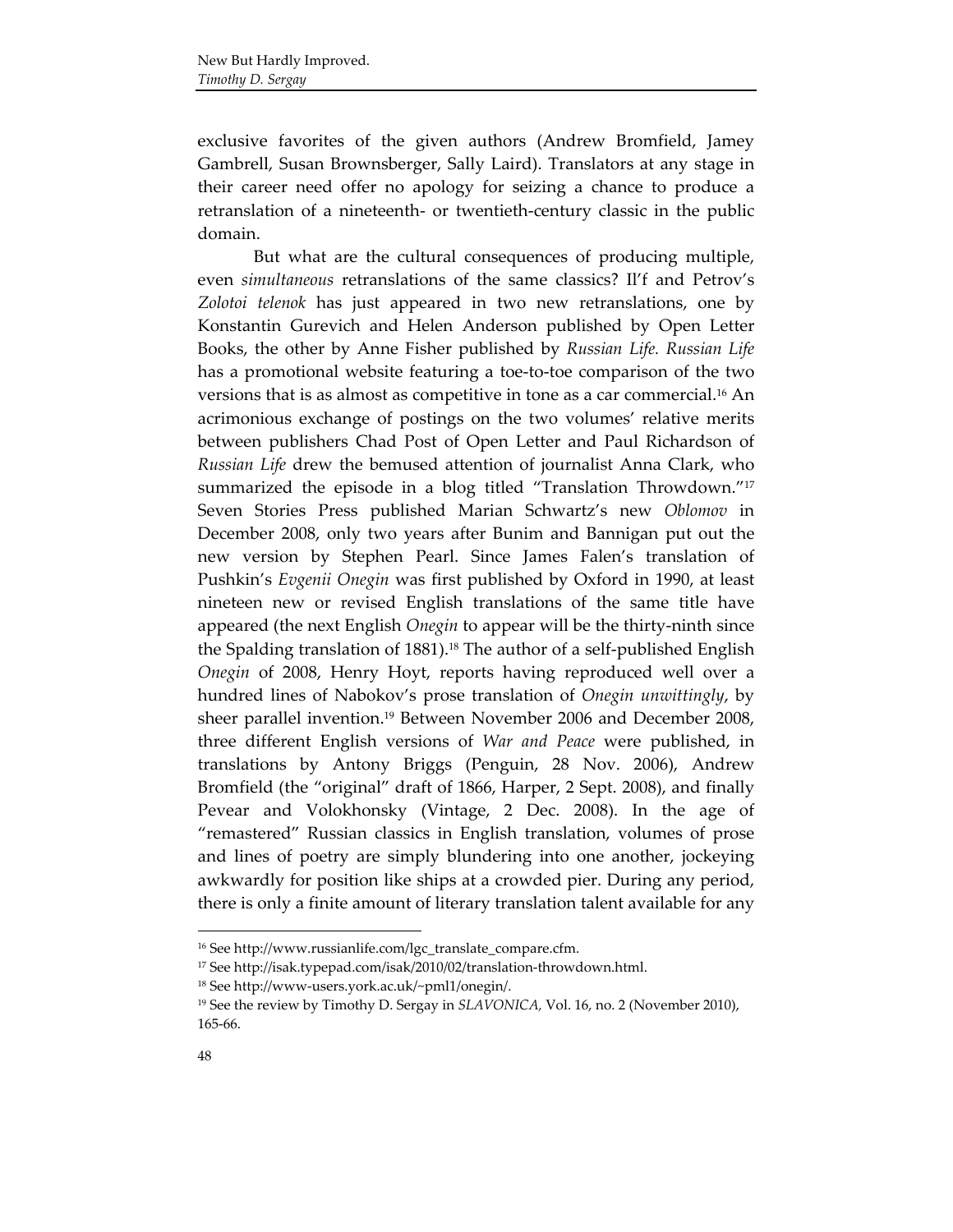given pair of source and target languages. This is an implacable biological fact. Should we anglophones be throwing so much of our Russian‐to‐English talent at "remakes" of "remakes"? Is it not time to ask whether, at least in cultural terms, the proverbial returns are not diminishing?

The recent appearance of technically unreliable retranslations into English of the same Russian classics only confirms, in my view, that the time has come to reconsider the gains and the opportunity costs of retranslation itself. This is not a painless prospect. Apart from commercial considerations, the powerful scholarly and artistic impulse to "rescue," to "redeem" a beloved author who has been particularly ill‐ served by the most recent or best-selling translations is, of course, understandable and laudable. But the cultural gains in such cases represent the difference between a long‐known foreign work that has been deficiently translated and the very same work substantially better translated (the ideal translation, naturally, is unattainable and recedes before us forever). Here, of course, in the exaggeration of such gains, is where the rhetoric of "remastering" has its crucial role to play in the culture of retranslation: ah, but *these* are songs we had never *really* heard before, never heard in their purity and truth, in authoritative, definitive reproductions. These works are entering English literary culture *as if* for the first time, *as if new.* Our theory and practice of literary translation has advanced a hundred years between the first and second great cycles of Russian‐English translation. We know better now than to "domesticate," than to "smooth"; we no longer presume to impose our own poetics, our own ethos, finally, on the wild and rough contours of the source text. We can finally harness the resources of our language to giving adequate, authentic voice to the untamed cultural "other." But there is a great deal of mythology at work in such thinking. In practice, largely for lack of adequate and completed linguistic training on our translators' part, for lack of editorial oversight on our publishers' part, for lack of interlinguistic scrutiny by our critics and even scholars of translated literature, we are far too often inscribing in our "authoritatively" packaged retranslations of Russian classics a curious journal of a foreigner's sometimes elementary discoveries about the lexical, idiomatic, and syntactical systems of the Russian language. The common Russian adverb *bezdarno*, for instance, in P&V's new *Doctor Zhivago* is calqued into the English semineologism *giftlessly*—"trying giftlessly and inappropriately to clarify something"—presumably in keeping with